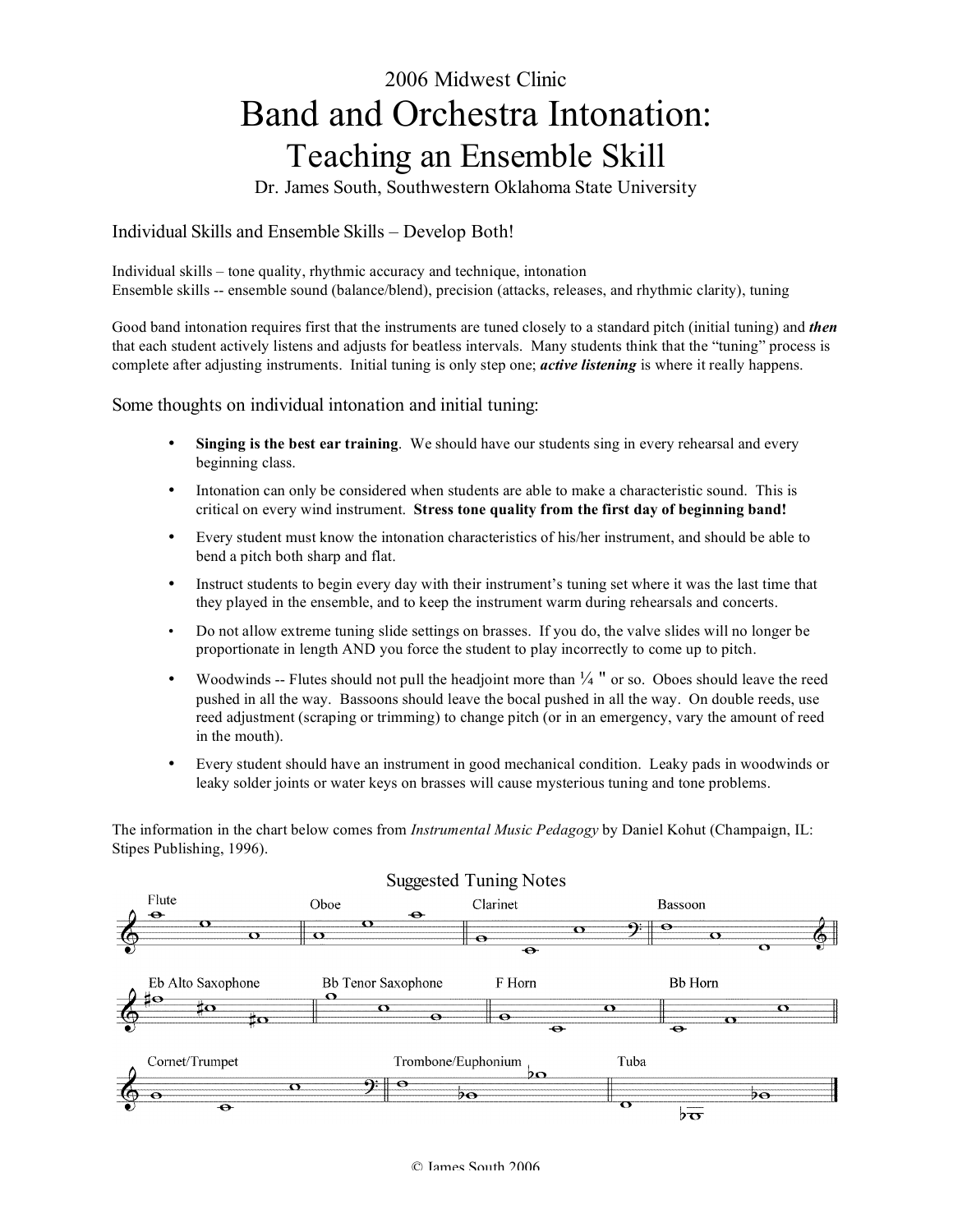## Make it THEIR Job!!

Instead of merely checking each player one at a time with the electronic tuner on all tuning notes, another technique is to tune only the first chair player with the tuner. Then, go down the line quickly, having each student play a single quarter note on that pitch and creating a seamless sound (as little space between notes as possible). This technique is quicker than checking individuals with the tuner, and, more importantly, *makes the student responsible for hearing the difference*.

### Teaching the Ensemble Skill of Tuning

Playing "F around the room" is a wonderful exercise for letting students know that every player's sound quality is important, and for giving them an opportunity to tune without any interfering sounds. Here is an expanded version:

- Play "F around the room"-- beginning with the tubas, each player plays a 4-count concert F in turn, matching the pitch, tone, and intensity of the player before. Players with weaker tone production will be motivated to improve, and they have a model to emulate.
- Second step -- play a perfect fifth around the room. Each player in turn plays a 4-count concert F, then a low Bb. As player one reaches the Bb, player two enters on the F, and must tune a beatless fifth.
- Third step -- each player holds the F for eight counts, overlapping for four counts with the player after him/her. Each player adjusts for the first four counts, then holds steady for the next player to adjust.
- Fourth step -- each player plays in turn an F, then a Bb, and then a D, each for four counts. As the third player enters, a major chord is created. Both the third and the fifth must tune to the root and eliminate the beats.
- Final step -- try this in other keys (use keys in which you're playing music that day).

#### Other exercises include:

• Have students memorize a cadential sequence by solfege or numbers and play it in various keys. For example:

Group 1: s-l-s-s-s Group 2: m-f-m-r-m Group 3: d-d-d-t-d

- Play a chord game in which students begin on a Bb major chord, then signal with one, three, or five fingers which chord voice will be altered, and then point up or down to alter it. Diminished, augmented, major, and minor chords can be created and tuned in this way.
- Memorize an entire chorale and perform it daily. Students can devote their entire attention to listening and watching when they no longer have to read the music.
- Frank Battisti suggests playing a chord from a chorale, then asking the students to sing the *root* (not necessarily their pitch). If they can't do it, they can't deal with intonation.
- Encourage or require students to participate in small ensembles year-round. It is far easier to listen for tuning in a small group, especially a group of like instruments.
- Perform the first phrase of a chorale, and then sing that phrase on pitch. Work at this skill until students are able to play a phrase and then sing the *following* phrase without playing it first.
- Have students practice in pairs, first tuning perfect intervals (begin with fourths and fifths, then work on octaves and unisons) and progressing to thirds and sixths. When students are in doubt, have them create more beats, and then eliminate them.
- After you work to tune a chord in rehearsal, teach students to mark arrows up or down above a note to indicate which way they should bend the pitch to tune that note. Height of the arrow can represent how much to move.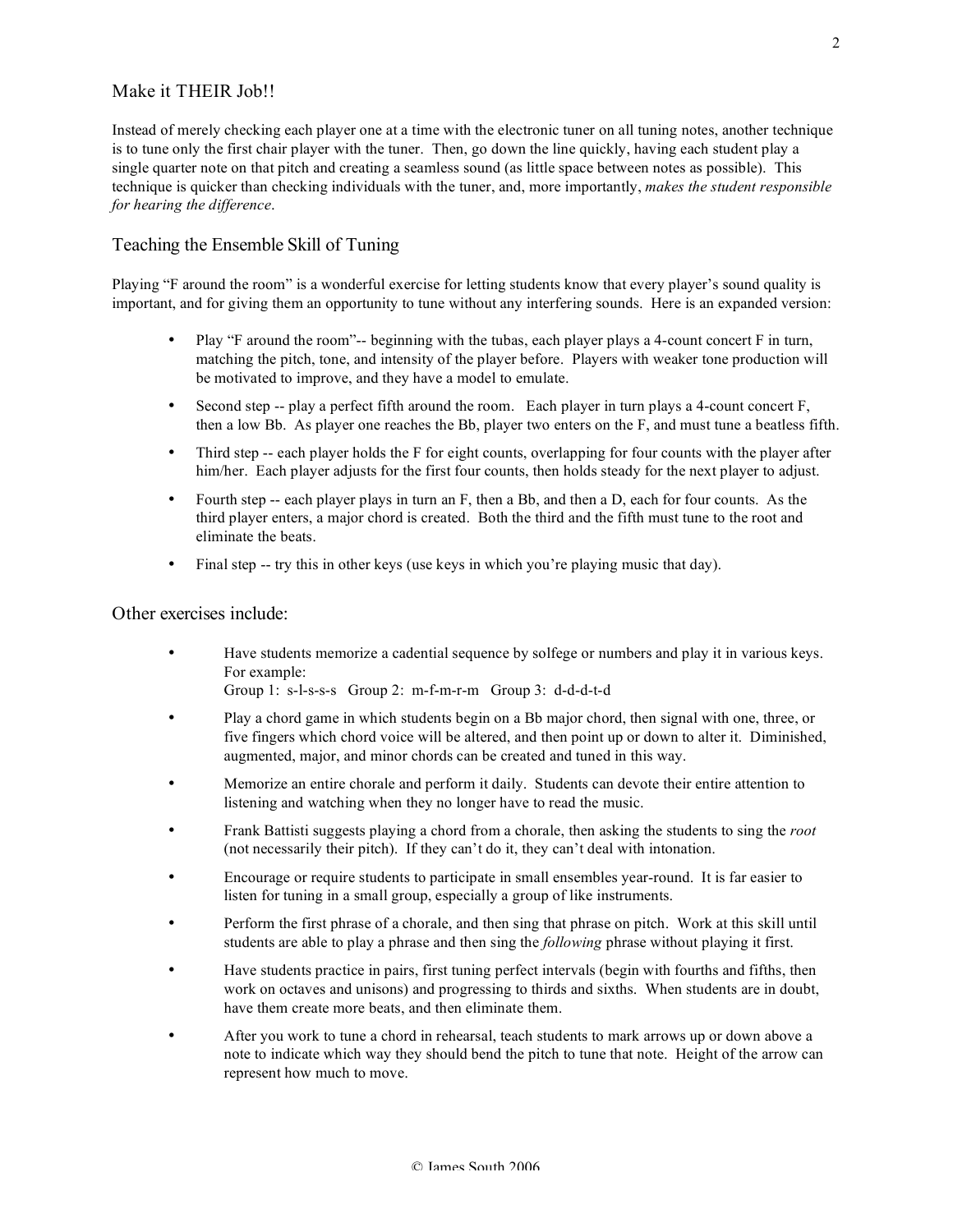#### Using a Tuner – To Strobe or Not to Strobe?

The tuner is a great reference, but doesn't solve the long-term problem of students playing out of tune. *Only our students can do that, and only if we teach them how.*

In equal temperament, fourths and fifths are very close (within two cents) to their placement in just intonation. You may think that an equal tempered third is close enough. However, an equal tempered major third is 14 cents sharper than a beatless major third. Using a needle-style tuner, one must place the major third 14 cents flat in order to *sound* **in tune in the context of the chord.**

The equal tempered minor third is 16 cents flatter than a beatless minor third. **Using a needle-style tuner, one must place the minor third 16 cents sharp in order to** *sound* **in tune in the chordal context.**

The minor seventh is a little trickier to account for in just intonation. If one uses the interval from the ninth to the sixteenth harmonic as the basis for the just minor seventh, the equal tempered minor seventh is only 4 cents sharper than the just minor seventh. It generally is better to balance the chord with less volume on the seventh.

Using a strobe tuner, major chords may be tuned by using harmonics (narrower bands) in the strobe window. For example, to tune a Bb chord, look only at the Bb window for all the notes in that chord (Bb, D, F). When the Bb wheel stops, that chord tone is in tune in the context of a Bb chord. Still, however, this process requires a tuner, and can't be used in performance. It is far better to train students to *listen* for beatless intervals, and to learn when a major third or minor third sounds and feels right.

#### Using Alternate Fingerings to Tune Chords

Judicious use of alternate fingerings can make it easier to tune chords. For example, the third of a Bb major chord (the most common beginning band key) is D, or written E on trumpet. Since 1-2 is a sharp fingering on trumpet or baritone, and the third of the chord needs to be lowered, this is a prime candidate for a substitute fingering. Third valve is a flatter substitute for the 1-2 fingering. Young students can be taught to find these instances by ear, and make the switch, or you can simply ask them to write in the fingering. Exactly the same situation arises in the key of Eb (G is the third of the chord, a written A on trumpet, which can be played third valve to lower the pitch).

Woodwinds can close keys to lower pitches. It is best to leave two open holes below the top open hole created by the normal fingering, but sometimes only one hole can be left, and the next one closed. In extreme cases, the very next hole can be half-holed (or pad half-closed). Use this strategy to lower thirds in major chords.

For valved brass instruments playing thirds in the upper register, alternate fingerings from the seventh harmonic may be employed. These fingerings are so flat that they are never used in normal playing, but may help tremendously *to place a major third in tune.* For example, the trumpet's written G on the top of the staff (sixth harmonic, a sharp harmonic) will be difficult to tune as the third of a written Eb major (concert Db) chord. However, using the seventh harmonic fingering of 1-2 creates a very flat G, one almost perfect as the third of a major chord.



#### Seventh Harmonic Fingerings